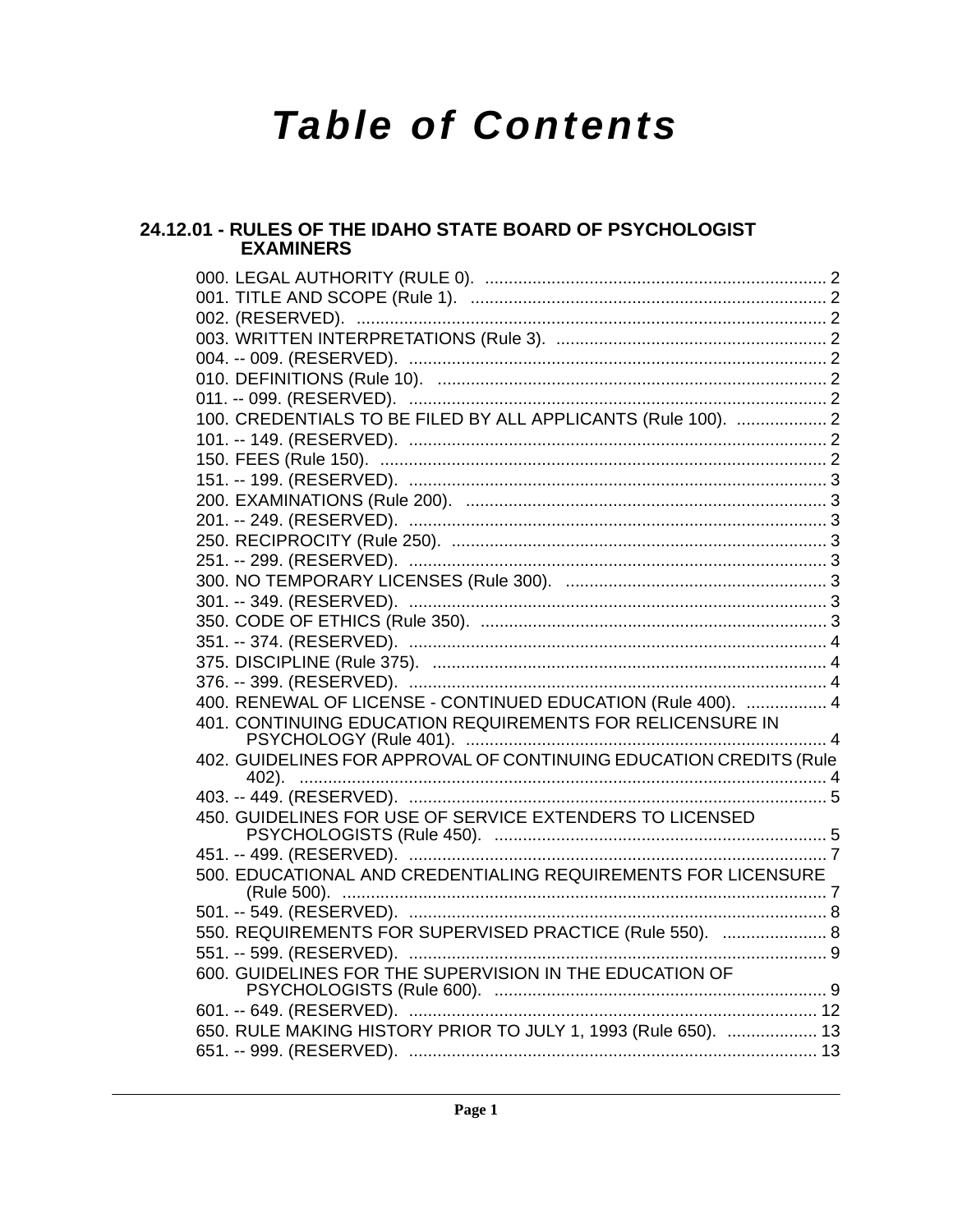#### **IDAPA 24 TITLE 12 Chapter 01**

# <span id="page-1-0"></span>**24.12.01 - RULES OF THE IDAHO STATE BOARD OF PSYCHOLOGIST EXAMINERS**

#### <span id="page-1-1"></span>**000. LEGAL AUTHORITY (RULE 0).**

These rules are hereby prescribed and established pursuant to the authority vested in the Idaho State Board of Psychologist Examiners by the provisions of Section 54-2305, Idaho Code. (7-1-93)

#### <span id="page-1-2"></span>**001. TITLE AND SCOPE (Rule 1).**

These rules shall be cited as IDAPA 24.12.01, "Rules of the Idaho State Board of Psychologist Examiners". (7-1-93)

#### <span id="page-1-3"></span>**002. (RESERVED).**

#### <span id="page-1-4"></span>**003. WRITTEN INTERPRETATIONS (Rule 3).**

The board may have written statements which pertain to the interpretation of the rules of this chapter. Such interpretations, if any, are available for public inspection and copying at cost in the main office of the Bureau of Occupational Licenses. (7-1-93)

#### <span id="page-1-5"></span>**004. -- 009. (RESERVED).**

#### <span id="page-1-6"></span>**010. DEFINITIONS (Rule 10).**

01. Board. The Idaho State Board of Psychologist Examiners as prescribed in Section 54-2301, Idaho Code. (7-1-93)

#### <span id="page-1-7"></span>**011. -- 099. (RESERVED).**

#### <span id="page-1-8"></span>**100. CREDENTIALS TO BE FILED BY ALL APPLICANTS (Rule 100).**

01. Completed Application. An application shall be completed by all applicants for licensure upon a scribed by the State Board of Psychologist Examiners. (7-1-93) form prescribed by the State Board of Psychologist Examiners.

02. Official Transcripts. All applicants shall arrange for official transcripts of all credits earned, at each approved college or university, to be transmitted by the registrars of the educational institutions directly to the board.  $(7-1-93)$ 

03. Letters Of Reference. Letters of reference, regarding the character, training, and experience of the shall be returned to the board by the references before decision is rendered on the application. (7-1-93) applicant shall be returned to the board by the references before decision is rendered on the application.

Post Graduate Experience. One (1) of the two (2) years of post-graduate experience as required by Section 2307(b), Idaho Code, (not the internship) may be pre-doctoral. The second year must be post-doctoral work under appropriate supervision. (7-1-93) under appropriate supervision.

#### <span id="page-1-9"></span>**101. -- 149. (RESERVED).**

#### <span id="page-1-10"></span>**150. FEES (Rule 150).**

| 01. | Annual Renewal Fee. Annual renewal fee - two hundred dollars (\$200). |  |  |  | $(7-1-98)$ |
|-----|-----------------------------------------------------------------------|--|--|--|------------|
|-----|-----------------------------------------------------------------------|--|--|--|------------|

02. Application Fee. Application fee - two hundred dollars (\$200). (7-1-93)

03. Examination Fee. Examination fee shall be equal to that charged by the national examining entity ocessing fee of twenty-five dollars (\$25). (3-18-99) plus a processing fee of twenty-five dollars (\$25).

Reexamination Fee. Reexamination fee shall be equal to that charged by the national examining entity plus a processing fee of twenty-five dollars (\$25). (3-18-99)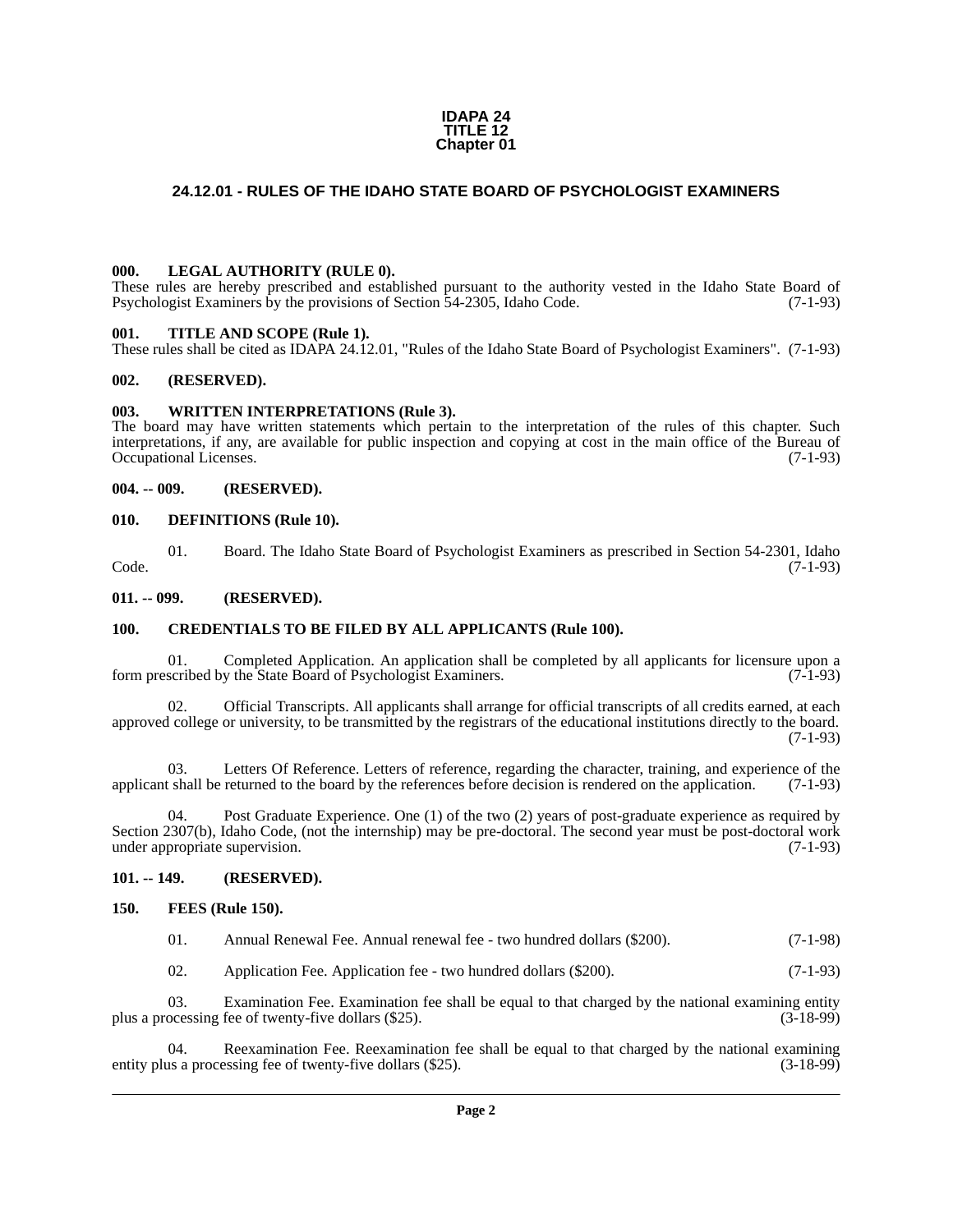05. Reciprocity Fee. Reciprocity fee - one hundred dollars (\$100) as established by Section 54-2312, Idaho Code. (7-1-93)

06. Examination, Reexamination Or Reciprocity Fee In Addition To Application Fee. The examination, reexamination or reciprocity fee shall be in addition to the application fee and must accompany the application.

(7-1-93)

### <span id="page-2-0"></span>**151. -- 199. (RESERVED).**

### <span id="page-2-1"></span>**200. EXAMINATIONS (Rule 200).**

Written/Oral Exam Required. The board will require a written examination and/or may require an oral examination of the applicant. The written examination will be the national examination for professional practice<br>in psychology, and a score of seventy percent (70%) will be considered passing. (7-1-93) in psychology, and a score of seventy percent  $(70%)$  will be considered passing.

02. Time And Place Of Exam. The examination will be conducted at a time and place specified by the board. (7-1-93)

03. Failure Of Exam. The first time the examination is failed the applicant may take it again the next time it is given upon application and payment of fees. If the examination has been failed twice, the individual must wait at least one  $(1)$  year before taking it a third time. The individual must wait at least one  $(1)$  year and petition the board for approval to take the examination the fourth time which petition shall include evidence satisfactory to the board that the applicant has taken additional study in the field of Psychology before approval will be granted.

(7-1-93)

04. Waiver Of Exam. Upon application, the examination may be waived to a member who is a e in good standing of the American Board of Professional Psychology.  $(7-1-93)$ diplomate in good standing of the American Board of Professional Psychology.

#### <span id="page-2-2"></span>**201. -- 249. (RESERVED).**

#### <span id="page-2-3"></span>**250. RECIPROCITY (Rule 250).**

01. Eligibility For Reciprocity. An applicant who is in possession of a valid statutory license or certificate from another state may apply for licensing under the reciprocity clause of this law. (7-1-93) statutory certificate from another state may apply for licensing under the reciprocity clause of this law.

| 02. | Requirements For Reciprocity. An applicant under the reciprocity clause shall: |  |  | $(7-1-93)$ |
|-----|--------------------------------------------------------------------------------|--|--|------------|
|     |                                                                                |  |  |            |

a. Submit evidence that he/she holds a valid license or certificate; (7-1-93)

b. Submit evidence to demonstrate that the requirements for such licensure or certificate are the substantial equivalents of this act; (7-1-93)

c. Submit the credentials required of all applicants. (7-1-93)

### <span id="page-2-4"></span>**251. -- 299. (RESERVED).**

<span id="page-2-5"></span>

| 300 | <b>NO TEMPORARY LICENSES (Rule 300).</b>                                  |            |
|-----|---------------------------------------------------------------------------|------------|
|     | No temporary licenses to practice psychology will be issued by the board. | $(7-1-93)$ |

#### <span id="page-2-6"></span>**301. -- 349. (RESERVED).**

#### <span id="page-2-7"></span>**350. CODE OF ETHICS (Rule 350).**

All licensees shall be mailed a copy of the Ethical Principles of Psychologists of the American Psychological Association, as published in the American Psychologist, as the same may be modified or amended. (7-1-93) Association, as published in the American Psychologist, as the same may be modified or amended.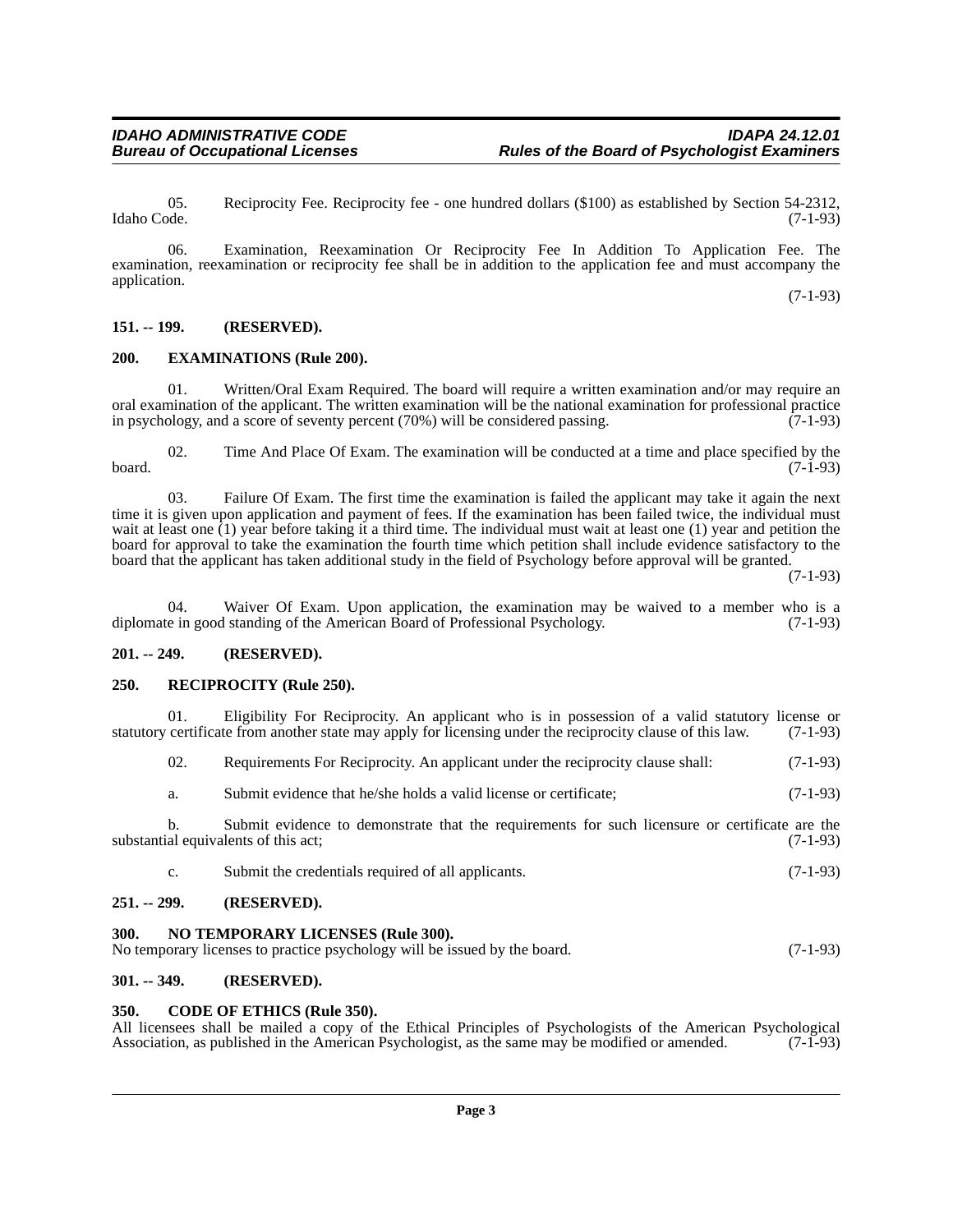### <span id="page-3-0"></span>**351. -- 374. (RESERVED).**

#### <span id="page-3-1"></span>**375. DISCIPLINE (Rule 375).**

01. Civil Fine. The Board may impose a civil fine not to exceed one thousand dollars (\$1,000) upon a psychologist for each violation of Section 54-2309, Idaho Code. (3-18-99) licensed psychologist for each violation of Section 54-2309, Idaho Code.

02. Costs And Fees. The Board may order a licensed psychologist to pay the costs and fees incurred by the Board in the investigation or prosecution of the licensee for violation of Section 54-2309, Idaho Code. (3-18-99)

#### <span id="page-3-2"></span>**376. -- 399. (RESERVED).**

#### <span id="page-3-3"></span>**400. RENEWAL OF LICENSE - CONTINUED EDUCATION (Rule 400).**

Each licensed psychologist must renew his license prior to July 1 of each year. (7-1-93)

01. Requirements For Renewal Of License. The psychologist license may be renewed by payment of val fee and certification of having satisfied the continued education requirement. (7-1-93) the renewal fee and certification of having satisfied the continued education requirement.

#### <span id="page-3-4"></span>**401. CONTINUING EDUCATION REQUIREMENTS FOR RELICENSURE IN PSYCHOLOGY (Rule 401).**

01. Number Of Hours Required. All licensed psychologists, in order to renew their license, must have accumulated twenty (20) hours per year of continuing education credits. At the time of renewal of the psychologists' licenses, they will certify that they are aware of the requirements for continuing education and that they have met those requirements for the preceding year. (7-1-93)

02. Professional Level Of Continuing Education - Time Period Records Kept - Audit. This continuing education experience must be at an appropriate level for professional training in psychology. The licensees have responsibility for demonstrating the relevance and adequacy of the educational experience they select. The licensees are also responsible for keeping an accurate record of their own personal continuing education hours for a period of five (5) years. A random audit may be conducted to insure compliance. (7-1-93)

03. Newly Licensed Individuals. Newly licensed individuals will be considered to have satisfied the continuing education requirements for the remainder of the year in which their license is granted. (7-1-93)

04. Certificates Of Satisfactory Attendance And Completion. Certificates of satisfactory attendance and completion, cancelled checks, participant lists, transcripts from universities, letters of certification on instructor's letterhead, and other reasonably convincing proof of the submitted activities may serve as documentation when persons audited are required to submit proof of continuing education. (7-1-93)

05. Licensees Who Do Not Fulfill The Continuing Education Requirements. Licensees who do not fulfill the continuing education requirements may be subject to disciplinary action. (7-1-93)

# <span id="page-3-5"></span>**402. GUIDELINES FOR APPROVAL OF CONTINUING EDUCATION CREDITS (Rule 402).**

01. Continuing Education Credit. Continuing education credit will be given to formally organized workshops or classes with an attendance roster and preassigned continuing education credit offered in association with or under the auspices of: (7-1-93)

| a.             | Regionally accredited institutions of higher education. | $(7-1-93)$ |
|----------------|---------------------------------------------------------|------------|
| b.             | The American Psychological Association.                 | $(7-1-93)$ |
| $\mathbf{c}$ . | A Regional Psychological Association.                   | $(7-1-93)$ |
| d.             | A State Psychological Association.                      | $(7-1-93)$ |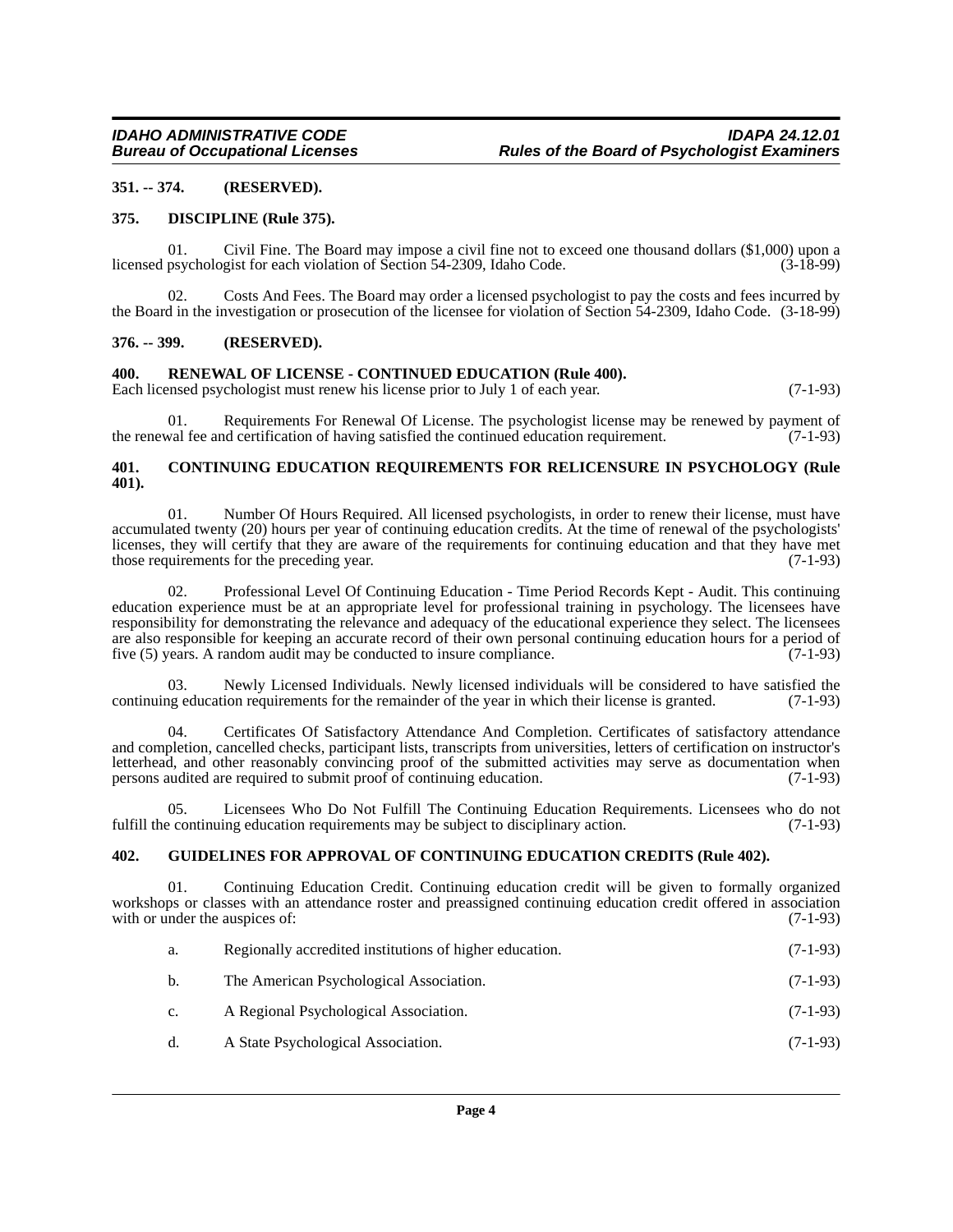Credit will be given for the number of credit hours preauthorized by the sponsoring agency with no number of hours. (7-1-93) upper limit on the number of hours.

02. Credit For International, National And Regional Meetings Of Psychological Organizations. Six (6) hours of continuing education credit will be allowed for documented attendance at international, national and regional meetings of psychological organizations. (7-1-93)

03. Credit For Other Relevant Workshops, Classes Or Training Experiences. Other relevant workshops, classes or training experiences may receive up to six (6) hours of credit per experience provided they are conducted by a licensed or reputable psychologist or other mental health professional. Each documented hour of training experience counts as one (1) hour of continuing education experience. A maximum of six (6) hours of this type of experience may be approved.  $(7-1-93)$ experience may be approved.

04. Presentation Of Papers. Presentation of papers at international, national, regional or state psychological or other professional associations may be counted as equivalent to six (6) hours per event. (7-1-93)

05. Self-Study, Lectures Or Public Or Professional Publications And Presentations. The board also recognizes the value of self-study, lectures or public or professional publications and presentations (including for example, in the case of the university faculty, preparation of a new course). Therefore, the board will allow credit for  $\sin(6)$  hours of individual study per year. (7-1-93)

06. Board Assessment Of Continuing Education Activities. The Board of Psychologist Examiners may avail itself of help and consultation from the Idaho Psychological Association in assessing the appropriateness of continuing education activities. (7-1-93) continuing education activities.

# <span id="page-4-0"></span>**403. -- 449. (RESERVED).**

#### <span id="page-4-1"></span>**450. GUIDELINES FOR USE OF SERVICE EXTENDERS TO LICENSED PSYCHOLOGISTS (Rule 450).**

The board recognizes that licensed psychologists may choose to extend their services by using service extenders. The board provides general rules to cover all service extenders as well as specific rules to cover service extenders with different levels of training and experience. (7-1-93) different levels of training and experience.

01. General Provisions For Licensed Psychologists Extending Their Services Through Others. (7-1-93)

a. The licensed psychologist exercising administrative control for a service extender shall: (7-1-93)

i. Have the authority to cause termination of compensation for the service extender. (7-1-93)

ii. Have the authority to cause the suspension or removal of the service extender from his position as a provider. (7-1-93) service provider.

b. The licensed psychologist exercising professional direction for a service extender shall: (7-1-93)

i. Within thirty (30) days after employing the service extender, formulate and provide to the board a written supervisory plan for each service extender. The plan shall include provisions for supervisory sessions and chart review. If the psychologist requires tapes to be made of psychological services delivered by the service extender, then the plan shall also specify review and destruction of these tapes. The plan shall also specify the hours per calendar week that the licensed psychologist will be at the same physical location as the person extending the services of the licensed psychologist. The plan shall be accompanied by a completed application form and an application fee of fifty dollars (\$50). application fee of fifty dollars  $(\$50)$ .

ii. Establish and maintain a level of supervisory contact sufficient to be readily accountable in the event that professional, ethical, or legal issues are raised. There will be a minimum of one (1) hour of face-to-face supervisory contact by a licensed psychologist with the service extender for each one (1) to twenty (20) hours of services provided by the service extender during any calendar week. At least one half (1/2) of this face-to-face supervisory contact will be conducted individually, and up to one half  $(1/2)$  of this face-to-face supervisory contact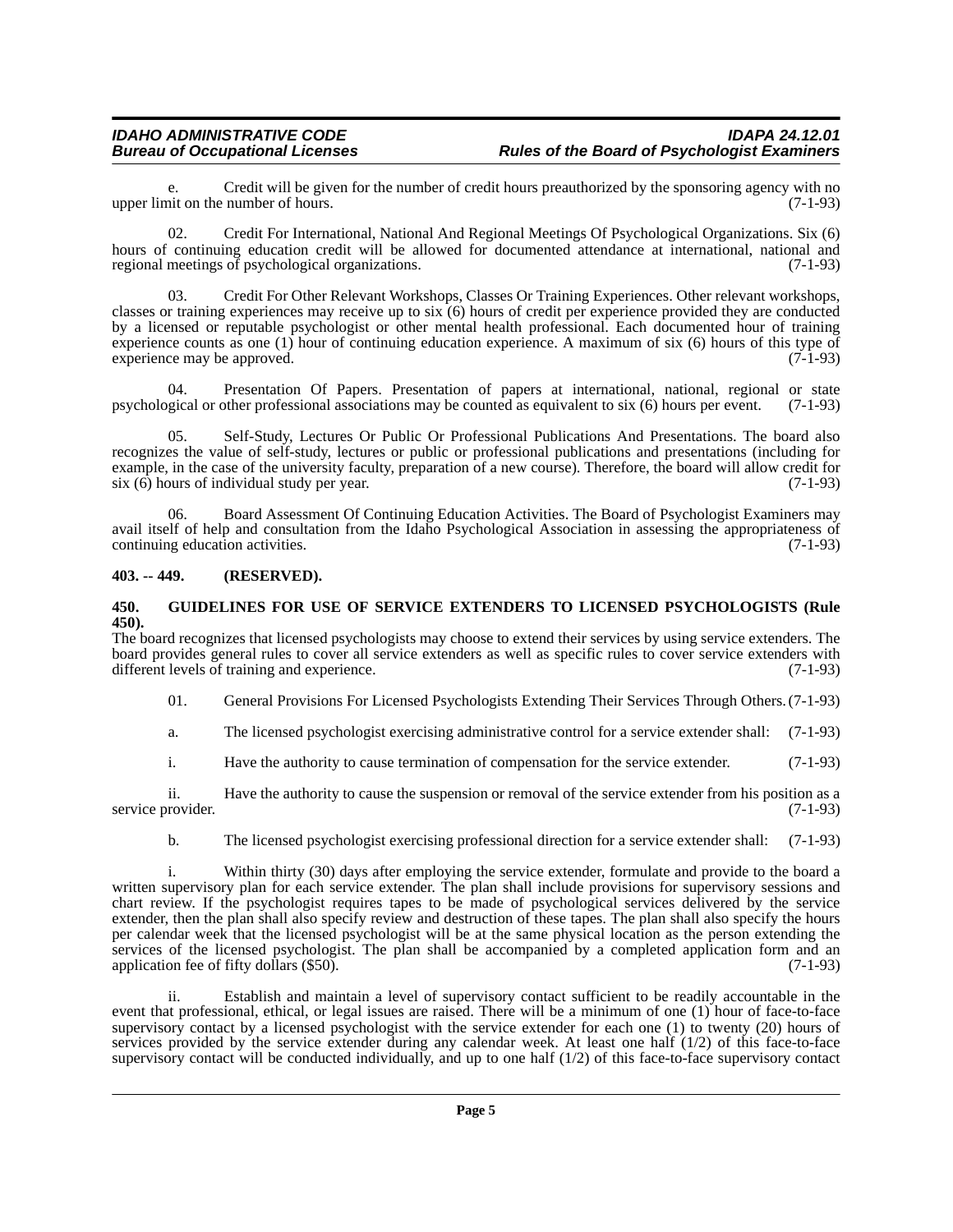may be provided using a group format. A written record of this supervisory contact, including the type of activities conducted by the service extender, shall be maintained by the licensed psychologist. Except under unusual circumstances, the supervisory contact will occur either during the week the services are extended or during the week following. In no case will services be extended more than two (2) weeks without supervisory contact between the service extender and a licensed psychologist. (7-1-93)

iii. Provide the service extender a copy of the current Ethical Standards of the American Psychological<br>ion, and obtain a written agreement from the service extender of his intention to abide by them. (7-1-93) Association, and obtain a written agreement from the service extender of his intention to abide by them.

02. Qualifications For Service Extenders. (7-1-93)

a. Category I: A service extender will be placed in Category I if: (7-1-93)

i. The licensed psychologist wishing to employ the service extender verifies in writing to the satisfaction of the board that the service extender holds a license issued by the state of Idaho to practice a specific profession, and that the issuance of that license requires the licensee hold a master's degree or its equivalent as determined by the board; or (7-1-93) determined by the board; or

ii. The service extender meets the criteria for Category II specified below and the licensed psychologist wishing to employ the service extender verifies in writing to the satisfaction of the board that the service extender has satisfactorily functioned as a service extender to one  $(1)$  or more licensed psychologist for at least twenty (20) hours per calendar week over a period totaling two hundred sixty (260) weeks. (7-1-93) twenty (20) hours per calendar week over a period totaling two hundred sixty (260) weeks.

b. Category II: A service extender will be placed in Category II if the licensed psychologist wishing to employ the service extender verifies in writing to the satisfaction of the board that the service extender holds a master's degree from a program in psychology, counseling, or human development as determined by the board.

(7-1-93)

03. Conditions For Use Of Service Extenders. (7-1-93)

a. All persons used to extend the services of a licensed psychologist shall be under the direct and continuing administrative control and professional direction of a licensed psychologist. These service extenders may not use any title incorporating the word "psychologist" or any of its variants or derivatives, e.g. "psychological," "psychotherapist," etc. (7-1-93)

b. Work assignments shall be commensurate with the skills of the service extender and procedures planned in consultation with the licensed psychologist under all circumstances. (7-1-93) shall be planned in consultation with the licensed psychologist under all circumstances.

Public announcement of fees and services, as well as contact with lay or professional public shall be offered only in the name of the licensed psychologist whose services are being extended. However, persons licensed to practice professions other than psychology may make note of their status in such announcements or contacts. (7-1-93) contacts. (7-1-93)

d. Setting and collecting of fees shall remain the sole domain of the licensed psychologist; excepting that when a service extender is used to provide services of the licensed psychologist, third party payers shall be informed of this occurrence in writing at the time of billing. Unless otherwise provided in these rules and regulations, licensed psychologists may neither claim or imply to service recipients or to third party payers an ability to extend their services through any person who has not been approved as a service extender to that psychologist as specified in this section. (7-1-93) this section.  $(7-1-93)$ 

e. All service recipients shall sign a written notice of the service extender's status as a service extender for the licensed psychologist. A copy of the signed written notice will be maintained on file with the licensed psychologist. (7-1-93) psychologist. (7-1-93)

f. Within the first three (3) contacts, the licensed psychologist shall have face-to-face contact with each service recipient.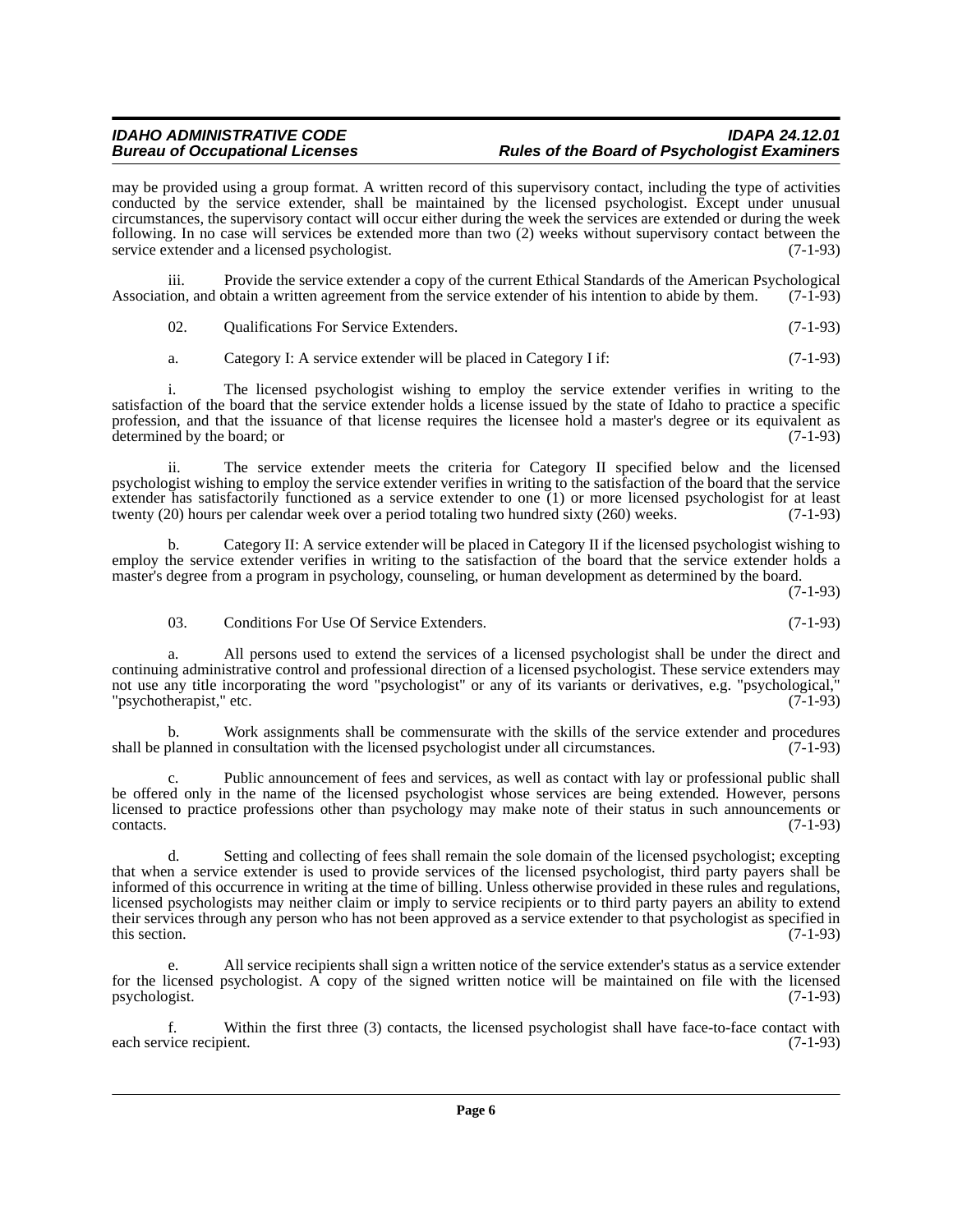g. A licensed psychologist shall be available to both the service extender and the service recipient for cy consultation. (7-1-93) emergency consultation.

h. Service Extenders shall be housed in the same service delivery site as the licensed psychologist whose services they extend. Whatever other activities they may be qualified to perform, service extenders shall limit themselves to acting as service extenders of the licensed psychologist when providing direct services so long as they are physically located in the offices of the licensed psychologist. (7-1-93) are physically located in the offices of the licensed psychologist.

i. A service extender in Category I may deliver as much as, but not more than fifty percent (50%) of their service while the licensed psychologist is not physically present at the service delivery site. A service extender in Category II may deliver as much as, but not more than twenty-five percent (25%) of their service while the licensed psychologist is not physically present at the service delivery site. Service Extenders providing as many as, but no more than, three (3) hours of service extension per calendar week shall be exempted from these provisions. Without notification to the board, short term exemption from this rule for atypical circumstances, such as irregular travel by the licensed psychologist, may occur for periods as long as, but no longer than three (3) calendar weeks. Longer exemptions may be granted at the discretion of the board on written request by the licensed psychologist to the board.

(7-1-93)

j. The licensed psychologist shall employ no more than three (3) service extenders. (3-18-99)

k. When a licensed psychologist terminates employment of a service extender, the licensed opist will notify the board in writing within thirty (30) days.  $(7-1-93)$ psychologist will notify the board in writing within thirty  $(30)$  days.

l. At the time of license renewal the licensed psychologist shall submit: (7-1-93)

i. A copy of the written record of supervisory contact for the previous twelve (12) months with the f service recipients removed. (7-1-93) names of service recipients removed.

ii. The percentage of time during the previous twelve (12) months that the service extender extended while the licensed psychologist was at the service delivery site. (7-1-93) services while the licensed psychologist was at the service delivery site.

iii. The modal number of hours per calendar week, during the previous twelve (12) months, that the licensed psychologist delivered services at the site on which the service extender extended his services. (7-1-93)

iv. An updated plan for the supervision of each of his service extenders. The updated plan shall be nied by a fee of fifty dollars (\$50). accompanied by a fee of fifty dollars (\$50).

#### <span id="page-6-0"></span>**451. -- 499. (RESERVED).**

#### <span id="page-6-1"></span>**500. EDUCATIONAL AND CREDENTIALING REQUIREMENTS FOR LICENSURE (Rule 500).**

01. Training In Professional Psychology. Training in professional psychology is doctoral training in an institution of higher education accredited by: (7-1-93) offered in an institution of higher education accredited by:

- a. Middle States Association of Colleges and Schools. (7-1-93)
- b. The New England Association of Schools and Colleges. (7-1-93)
- c. The North Central Association of Colleges and Schools. (7-1-93)
- d. The Northwest Association of Schools and Colleges. (7-1-93)
- e. The Southern Association of Colleges and Schools. (7-1-93)
- f. The Western Association of Schools and Colleges. (7-1-93)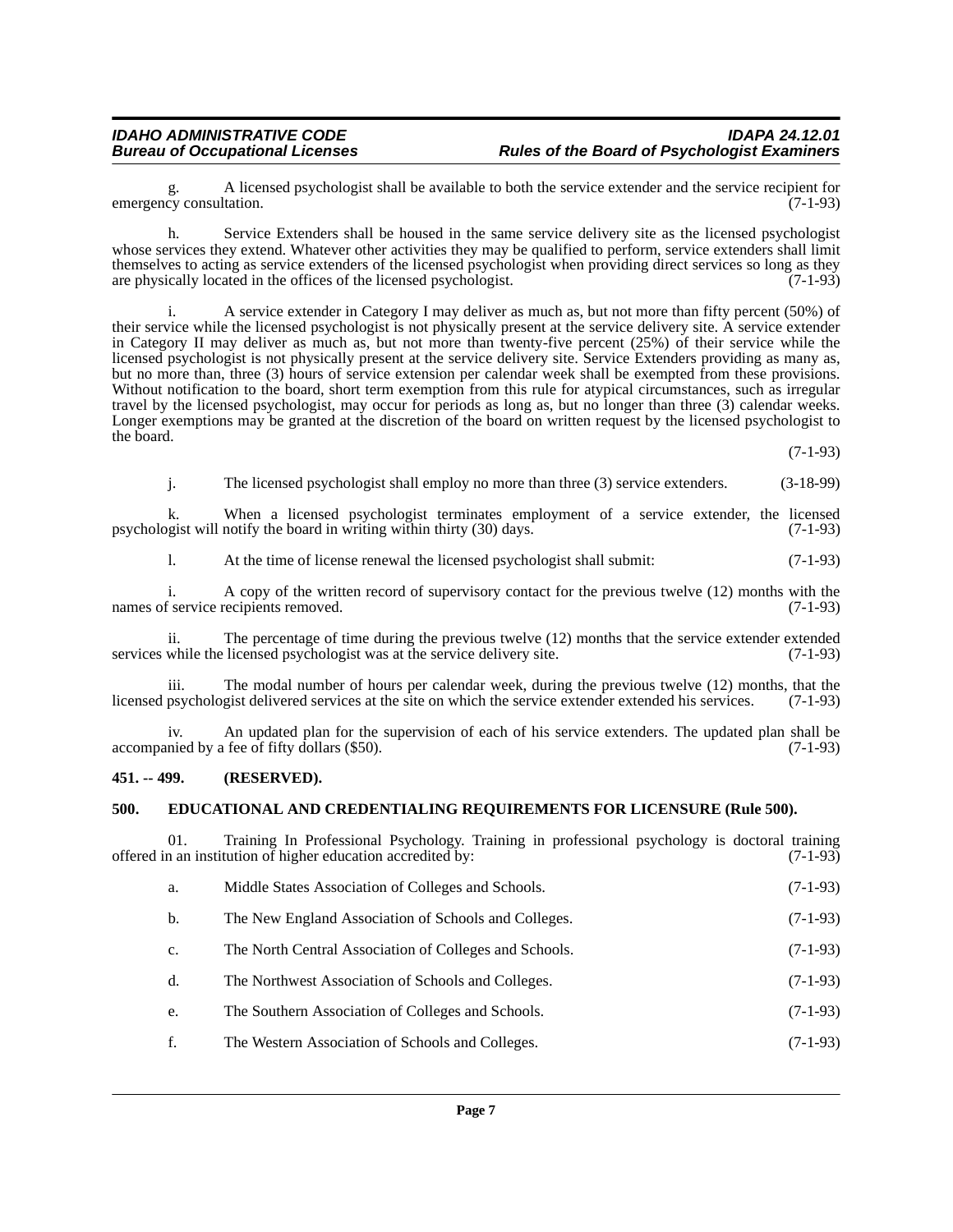02. Training Program. The training program must stand as a recognizable, coherent organizational thin the institution. (7-1-93) entity within the institution.

03. Authority And Primary Responsibility. There must be a clear authority and primary responsibility for the core and specialty areas. (7-1-93)

04. Content Of Program. The program must be an integrated, organized sequence of study. (7-1-93)

05. There Must Be An Identifiable Training Faculty And A Psychologist Responsible For The Program. There must be an identifiable training faculty and a psychologist responsible for the program. (7-1-93)

06. Program Must Have An Identifiable Body. The program must have an identifiable body of students matriculated in that program for a degree. who are matriculated in that program for a degree.

07. What The Program Must Include. The program must include supervised practicum, internship, field tory training appropriate to the practice of psychology. (7-1-93) or laboratory training appropriate to the practice of psychology.

08. Curriculum. The curriculum shall encompass a minimum of three (3) academic years of full time graduate study. In addition to instruction in scientific and professional ethics and standards, research design and methodology, statistics, and psychometrics, the core program shall require each student to demonstrate competence in each of the following substantive content areas. This typically will be met by including a minimum of three (3) or more graduate semester hours (five (5) or more graduate quarter hours) in each of these four (4) substantive content areas: (7-1-93) areas:  $(7-1-93)$ 

a. Biological Bases of Behavior: Physiological psychology, comparative psychology, neuropsychology, sensation and perception, psychopharmacology.

b. Cognitive-Affective Bases of Behavior: Learning, thinking, motivation, emotion. (7-1-93)

- c. Social Bases of Behavior: Social psychology, group processes, organizational and systems theory.  $(7-1-93)$
- d. Individual Differences: Personality theory, human development, abnormal psychology. (7-1-93)

#### <span id="page-7-0"></span>**501. -- 549. (RESERVED).**

#### <span id="page-7-1"></span>**550. REQUIREMENTS FOR SUPERVISED PRACTICE (Rule 550).**

01. Duration And Setting Of Supervised Practice. (7-1-93)

a. A year of supervised experience is defined as a minimum of one thousand (1000) hours of supervised service provision acquired during not less than a twelve (12) month and no more than a thirty-six (36) calendar month period. The first year of supervised experience shall be accredited only after acquiring the equivalent of two (2) years of full time graduate study. A second year must be obtained post-doctorally. (3-18-99) of two (2) years of full time graduate study. A second year must be obtained post-doctorally. (3-18-99)

b. A minimum qualifying supervised experience consists of two (2) years of supervised experience, f which is the internship, and at least one (1) of which is obtained post-doctorally. (7-1-93) neither of which is the internship, and at least one  $(1)$  of which is obtained post-doctorally.

02. Qualifications Of Supervisors. (7-1-93)

a. Supervising psychologists shall be licensed and shall have training in the specific area of practice in which they are offering supervision. (7-1-93)

03. Amount Of Supervisory Contact. One (1) hour per week of face-to-face individual contact per 0.0) hours of applicable experience is a minimum. twenty  $(20)$  hours of applicable experience is a minimum.

04. Evaluation And Accreditation Of Supervised Practice. The board shall require submission of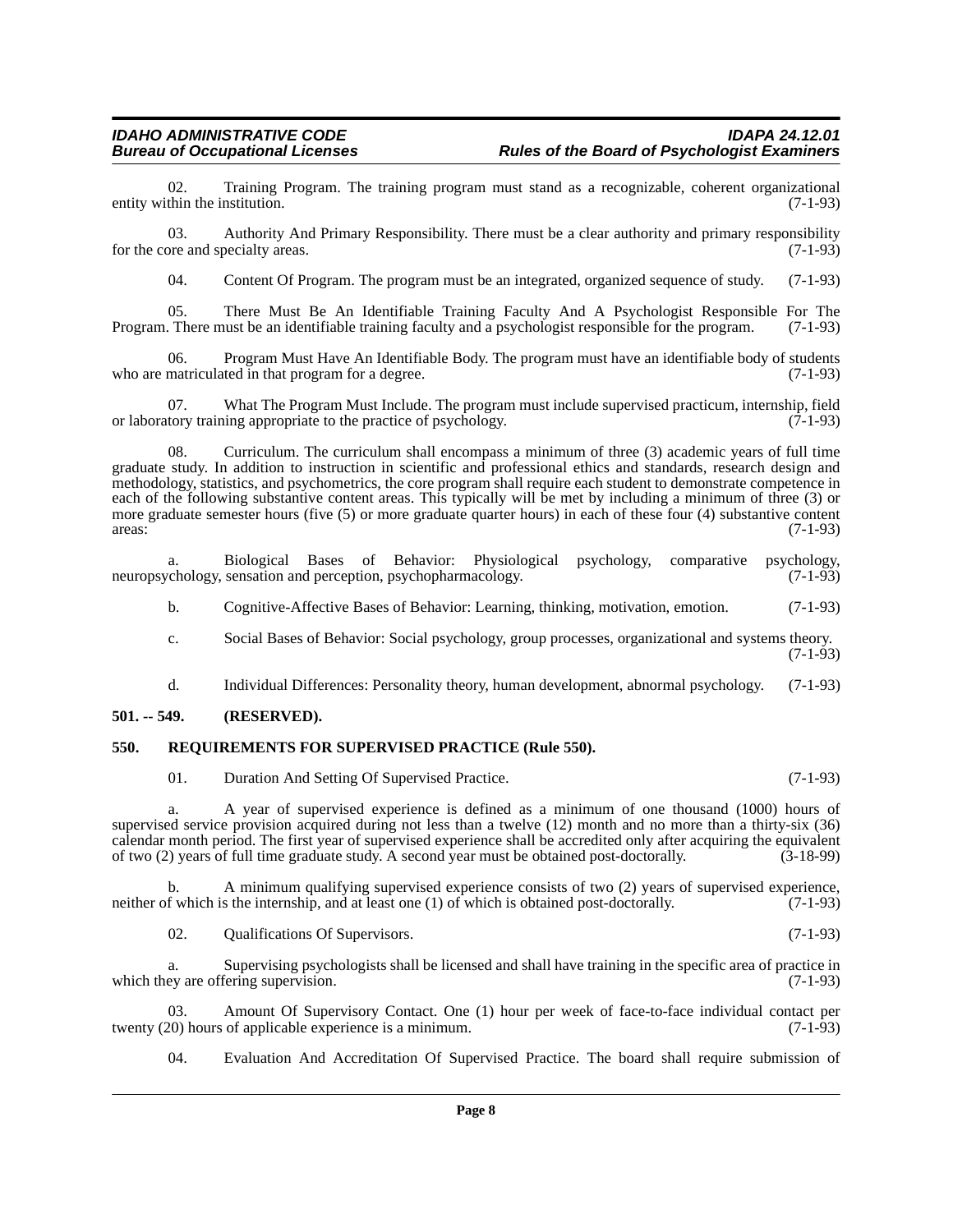information by the supervisor(s) which enable it to evaluate and credit the extent and quality of the candidate's supervised practice. The form requesting such information shall cover the following: (7-1-93) supervised practice. The form requesting such information shall cover the following:

| a.             | Name of supervisee;                                                                            | $(7-1-93)$ |
|----------------|------------------------------------------------------------------------------------------------|------------|
| b.             | Educational level of supervisee;                                                               | $(7-1-93)$ |
| $\mathbf{c}$ . | Supervisor's name, address, license number, state in which granted and area of specialization; | $(7-1-93)$ |
| d.             | Name and nature of setting in which supervised practice took place;                            | $(7-1-93)$ |
| e.             | Date of practice covered in this report;                                                       | $(7-1-93)$ |
| f.             | Number of practice hours during this period;                                                   | $(7-1-93)$ |
| g.             | Supervisee's duties;                                                                           | $(7-1-93)$ |
| h.             | Number of one-to-one supervisory hours;                                                        | $(7-1-93)$ |
| $\mathbf{i}$ . | Assessment of supervisee's performance; and                                                    | $(7-1-93)$ |
| j.             | Whether or not the supervisee received monetary compensation for the supervised services they  |            |

provided. (7-1-93)

05. Unacceptable Supervision. Supervised practice time during which the supervisor deems supervisee's performance to have been unacceptable shall not be credited towards the required supervised practice<br>(7-1-93) hours.  $(7-1-93)$ 

# <span id="page-8-0"></span>**551. -- 599. (RESERVED).**

<span id="page-8-1"></span>**600. GUIDELINES FOR THE SUPERVISION IN THE EDUCATION OF PSYCHOLOGISTS (Rule 600).** The board recognizes the importance of supervision in the education of psychologists, and that licensed psychologists within Idaho may be called on to provide supervision. It also recognizes that differing levels of supervision are appropriate for persons with differing levels of education and experience. Accordingly, the board identifies three (3) levels within the education of psychologists, and specifies differing levels of supervision for each. These categories refer to persons pursuing a program of activities which, when completed, will allow them to meet the requirements for licensure as physiologists in Idaho. When providing supervision, the licensed supervising psychologist may receive compensation from the supervisee or other interested party, and shall be responsible to insure that supervision appropriate to the education and experience level of the supervisee is provided. Further, the licensed supervising psychologist shall also be responsible to insure that the appropriate documentation for a particular supervisee has been provided to the board as specified below. The number of persons a psychologist may supervise within the three educational levels does not limit the number of service extenders as specified under Subsection 450.03.j. (7-1-93)

01. General Provisions. General provisions for licensed supervising psychologists. (7-1-93)

a. The licensed supervising psychologist exercising administrative control shall: (7-1-93)

i. Have the authority to cause termination of compensation for the supervisee when compensation is provided. (7-1-93) provided. (7-1-93)

ii. Have the authority to cause the suspension or removal of the supervisee from his position as a service provider. (7-1-93)

- b. The licensed supervising psychologist exercising professional direction shall: (7-1-93)
- i. Within thirty (30) days after initiating supervision, formulate a written supervisory plan for each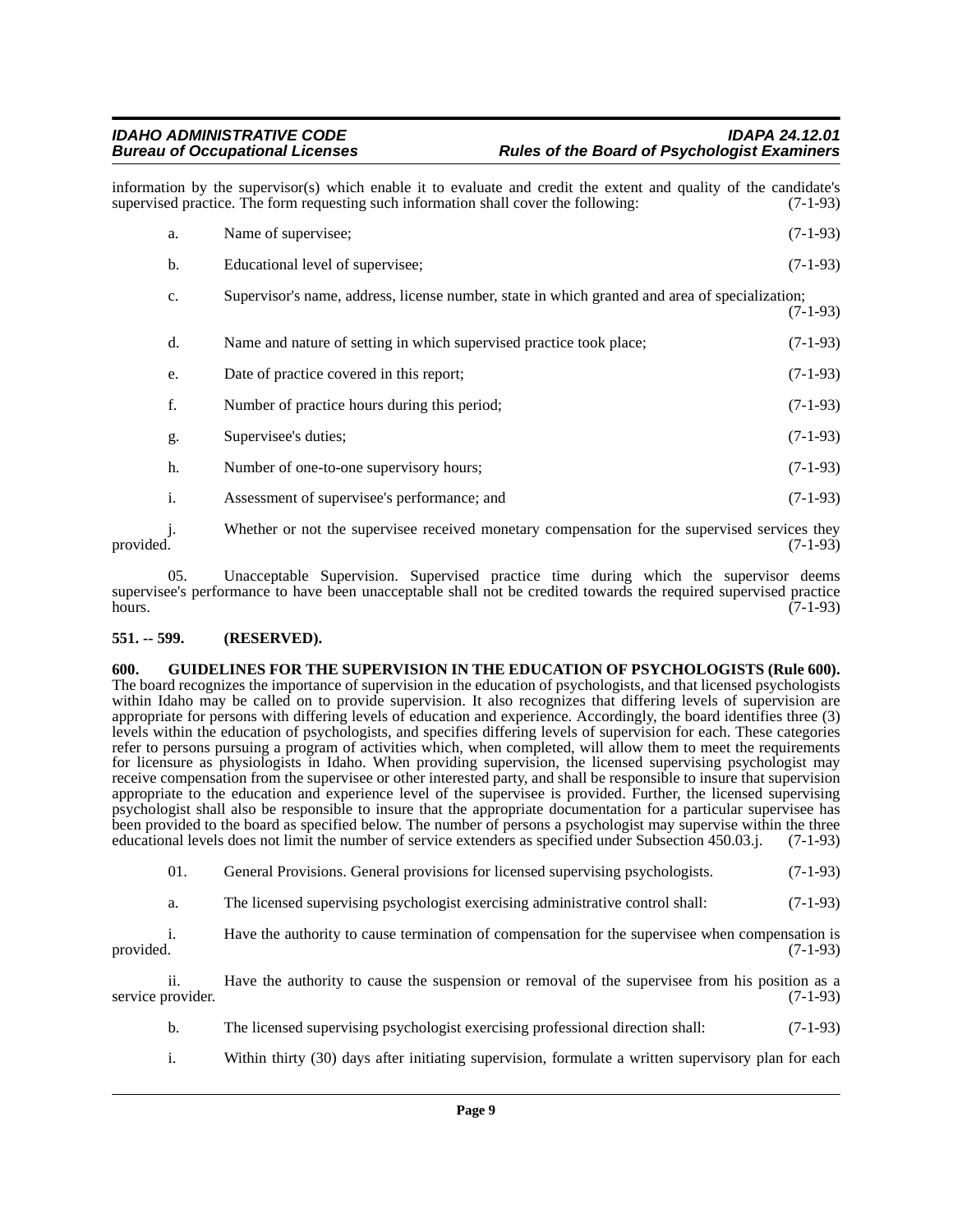### *IDAHO ADMINISTRATIVE CODE IDAPA 24.12.01* **Rules of the Board of Psychologist Examiners**

supervisee. The plan shall include provisions for supervisory sessions and chart review. If the supervising psychologist requires tapes to be made of psychological services delivered by the supervisee, then the plan shall also specify review and destruction of these tapes. The plan shall also specify the hours per calendar week that the licensed psychologist will be at the same physical location as the supervisee. (7-1-93)

ii. Establish and maintain a level of supervisory contact sufficient to be readily accountable in the event that professional, ethical, or legal issues are raised. There will be a minimum of one (1) hour of face-to-face individual supervisory contact by a licensed psychologist with the supervisee for each one (1) to twenty (20) hours of services provided by the supervisee during any calendar week. A written record of this supervisory contact, including the type of activities conducted by the supervisee, shall be maintained by the licensed supervising psychologist. Except under unusual circumstances, the supervisory contact will occur either during the week the services are provided or during the week following. In no case will services be provided more than two (2) weeks without supervisory contact between the supervise and a licensed supervising psychologist. (7-1-93) supervisory contact between the supervisee and a licensed supervising psychologist.

iii. Provide the supervisee a copy of the current Ethical Standards of the American Psychological lion, and obtain a written agreement from the supervisee of his intention to abide by them. (7-1-93) Association, and obtain a written agreement from the supervisee of his intention to abide by them.

| Category I. Psychology Intern. | $(7-1-93)$ |
|--------------------------------|------------|
|                                |            |

a. Definition: A person enrolled in a training program which meets the exact requirements specified in 500. in Section 500.

b. Verification: The director of training of the program in question will provide documentation to the board which: (7-1-93) board which: (7-1-93)

i. Verifies that the supervisee is admitted to the doctoral program in question and is in good standing. (7-1-93)

ii. Lists the specific courses which constitute the approved program for the particular supervisee, and ing which courses meet the exact subject area requirements listed in Section 500. (7-1-93) designating which courses meet the exact subject area requirements listed in Section 500.

iii. Verifies the supervisee is making satisfactory progress toward the degree. (7-1-93)

# c. Supervision Requirements: (7-1-93)

i. Psychology Interns must be under the direct and continuing administrative control and professional of the licensed supervising psychologist when providing psychological services. (7-1-93) direction of the licensed supervising psychologist when providing psychological services.

ii. Work assignments shall be commensurate with the skills of the supervisee and procedures shall be in consultation with the licensed supervising psychologist. (7-1-93) planned in consultation with the licensed supervising psychologist.

iii. Supervisees shall be housed in the service delivery site of the licensed supervising psychologist, and at least seventy-five percent (75%) of the Psychology Intern's service delivery will occur while the licensed supervising psychologist is physically present on site. (7-1-93) supervising psychologist is physically present on site.

iv. Public announcement of fees and services, and contact with lay or professional public shall be name of the licensed supervising psychologist or his institutional affiliate. (7-1-93) offered only by and in the name of the licensed supervising psychologist or his institutional affiliate. (7-1-93)

Setting and collecting of fees shall remain the sole domain of the licensed supervising psychologist or his institutional affiliate, excepting that when a supervisee provides psychological services, third party payers shall<br>be informed of this occurrence in writing at the time of billing. be informed of this occurrence in writing at the time of billing.

vi. All persons receiving services from a Psychology Intern shall sign a written notice indicating they understand that the service provider is a Psychology Intern and that the licensed supervising psychologist is responsible for the activity. A copy of the signed written notice will be maintained on file with the supervising licensed psychologist. (7-1-93) licensed psychologist.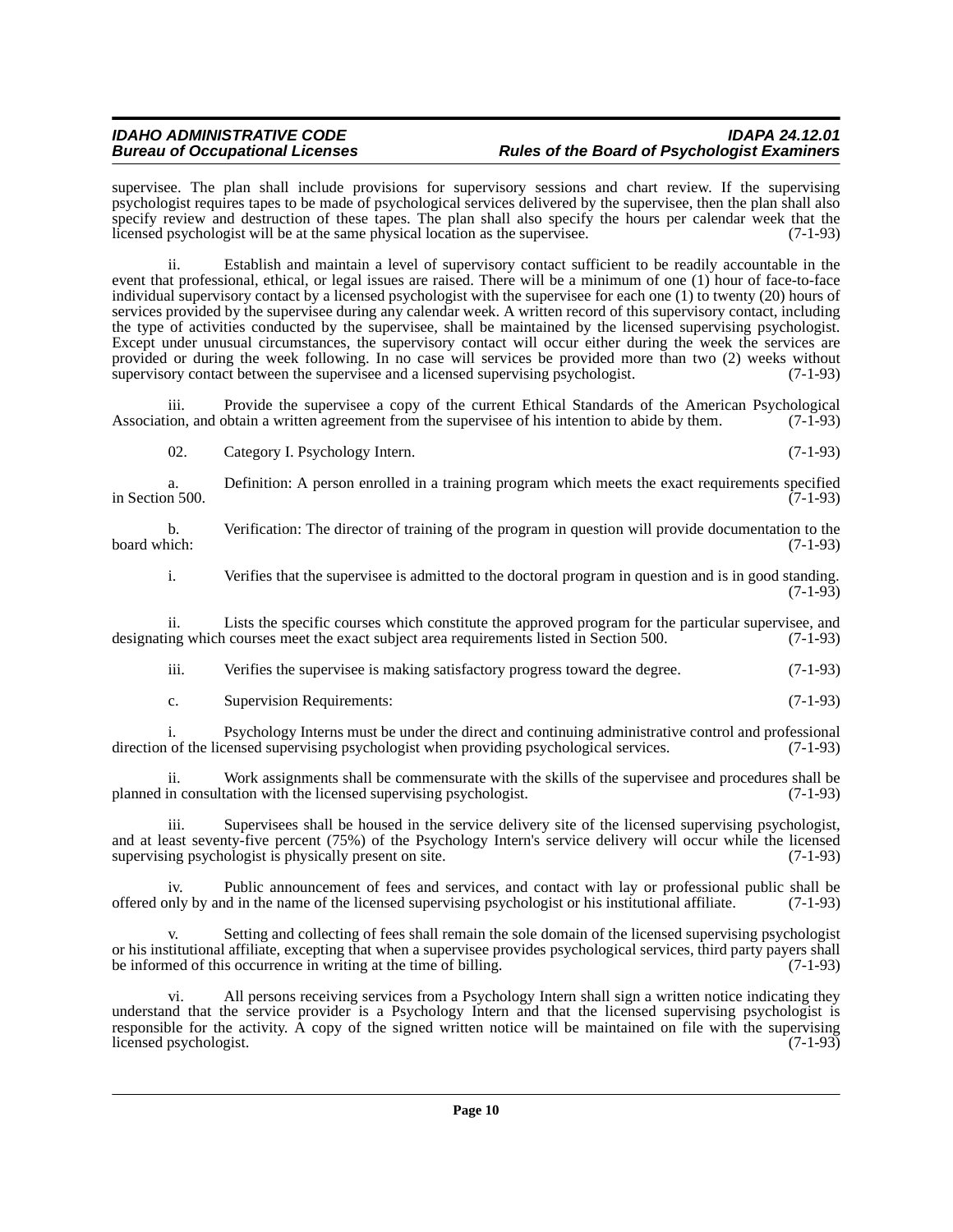# *IDAHO ADMINISTRATIVE CODE IDAPA 24.12.01* **Rules of the Board of Psychologist Examiners**

vii. The licensed supervising psychologist's proficiencies will be commensurate with the services by the Category I Psychology Intern. (7-1-93) provided by the Category I Psychology Intern.

d. Restriction: This section is applicable only when: (7-1-93)

i. Service recipients make payment in connection with services they receive. (7-1-93)

ii. Category I Psychology Interns receive compensation in connection with services they provide. (7-1-93)

03. Category II. Psychologist in Training. (7-1-93)

a. Definition: A person having submitted an application for licensure to the Idaho Board of opeist Examiners and who has been found by the board to have either: (7-1-93) Psychologist Examiners and who has been found by the board to have either:

i. Obtained a doctoral degree after completing an educational program which satisfies all the lents of Section 500; or (7-1-93) requirements of Section 500; or

ii. Obtained a doctoral degree and submitted a plan, approved by the board for the completion of any is in their doctoral education with regard to the requirements of Section 500. (7-1-93) deficiencies in their doctoral education with regard to the requirements of Section 500.

b. Verification: The State Board of Psychologist Examiners has reviewed the application of the person on and either: (7-1-93) in question and either:

Verifies that the applicant has obtained a doctoral degree after completing an educational program<br>the requirements of Section 500; or which satisfies all the requirements of Section  $500$ ; or

ii. Verified the applicant obtained a doctoral degree and approved a plan submitted by the applicant for the completion of any deficiencies in his doctoral education with regard to the requirements of Section 500. (7-1- 93)

c. Supervision Requirements: (7-1-93)

i. Psychologists in Training must be under the direct and continuing administrative control and onal direction of the licensed supervising psychologist when providing psychological services. (7-1-93) professional direction of the licensed supervising psychologist when providing psychological services.

ii. Work assignments shall be commensurate with the skills of the Psychologist in Training and es shall be planned in consultation with the licensed supervising psychologist. (7-1-93) procedures shall be planned in consultation with the licensed supervising psychologist.

iii. Psychologists in Training shall be housed in the service delivery site of the licensed supervising psychologist, and at least fifty percent (50%) of the Psychologist in Training's service delivery will occur while the licensed supervising psychologist is physically present on site; excepting that where Psychologists in Training are employed by agencies or corporations financed by public funds, licensed supervising psychologists may apply for exemption of this requirement. Exemptions will be made on review of the written supervisory plan, and granted at the discretion of the board. (7-1-93) discretion of the board.

iv. Public announcement of fees and services, and contact with lay or professional public shall be offered only by and in the name of the licensed supervising psychologist or his institutional affiliate. (7-1-93)

Setting and collecting of fees shall remain the sole domain of the licensed supervising psychologist or his institutional affiliate, excepting that when a supervisee provides psychological services, third party payers shall be informed of this occurrence in writing at the time of billing. (7-1-93)

vi. All persons receiving services from a Psychologist in Training shall sign a written notice indicating their understanding that the service provider is a Psychologist in Training and that the licensed supervising psychologist is responsible for their activity. A copy of the signed written notice will be maintained on file with the licensed supervising psychologist. (7-1-93) licensed supervising psychologist.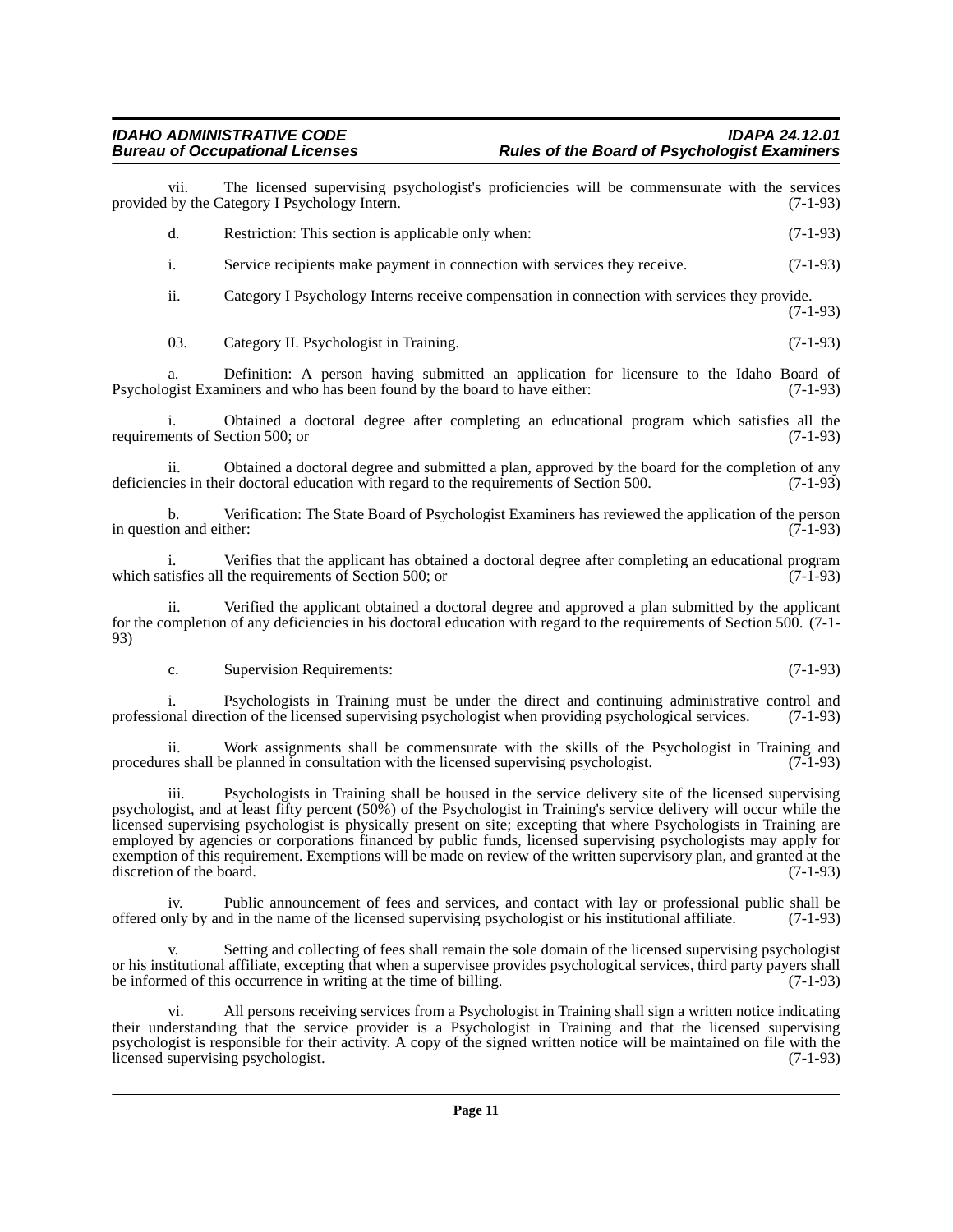93)

vii. The licensed supervising psychologist's proficiencies will be commensurate with the services by the Category II Psychologist in Training. (7-1-93) provided by the Category II Psychologist in Training.

04. Category III - Psychologist Under Supervision. (7-1-93)

a. Definition: A person having submitted an application for licensure to the Idaho Board of gist Examiners and who has been found by the board to have: (7-1-93) Psychologist Examiners and who has been found by the board to have:

i. Obtained a doctoral degree, and completed an educational program which satisfies all the requirements of Section 500; and

ii. Completed the EPPP examination with a passing score. (7-1-93)

b. Verification: The State Board of Psychologist Examiners has reviewed the application and: (7-1-

i. Verified the applicant has obtained a doctoral degree and completed an educational program which satisfies all the requirements of Section 500; and (7-1-93)

ii. Verified the applicant has completed the EPPP examination with a passing score. (7-1-93)

c. Supervision Requirements: (7-1-93)

i. Psychologists Under Supervision shall be under the continuing professional direction, though not necessarily administrative control, of the licensed supervising psychologist when providing psychological services. (7-1-93)

ii. Work assignments shall be commensurate with the skills of the Psychologist Under Supervision edures shall be planned in consultation with the licensed supervising psychologist. (7-1-93) and procedures shall be planned in consultation with the licensed supervising psychologist.

iii. Public announcement of fees and services, and contact with lay or professional public shall be offered only by and in the name of the supervising licensed psychologist or his institutional affiliate. However, if the Psychologist Under Supervision is employed by either a privately financed agency or corporation or a publicly funded agency or corporation; then public announcement of fees and services with lay or professional public may be offered in the name of those organizations as long as the supervised status of the Psychologist Under Supervision and the name, address and telephone number of the licensed supervising psychologist are made clear to the public. (7-1- 93)

iv. Setting and collecting of fees shall remain the sole domain of the licensed supervising psychologist or his institutional affiliate. However, if the Psychologist Under Supervision is employed by either a privately financed agency or corporation or a publicly funded agency or corporation; then the setting and collecting of fees may be offered in the name of those organizations as long as the supervised status of the Psychologist Under Supervision and the name, address and telephone number of the supervising psychologist are made clear to the public; and with the exception that when a supervisee provides psychological services, third party payers shall be informed of this occurrence in writing at the time of billing. (7-1-93) occurrence in writing at the time of billing.

All persons receiving services from a Psychologist Under Supervision shall sign a written notice indicating their understanding that the service provider is a Psychologist Under Supervision and that the licensed supervising psychologist is responsible for their activity. A copy of the signed written notice will be maintained on file with the licensed supervising psychologist. (7-1-93) file with the licensed supervising psychologist.

vi. The licensed supervising psychologist's proficiencies will be commensurate with the services by the Category III Psychologist Under Supervision. (7-1-93) provided by the Category III Psychologist Under Supervision.

#### <span id="page-11-0"></span>**601. -- 649. (RESERVED).**